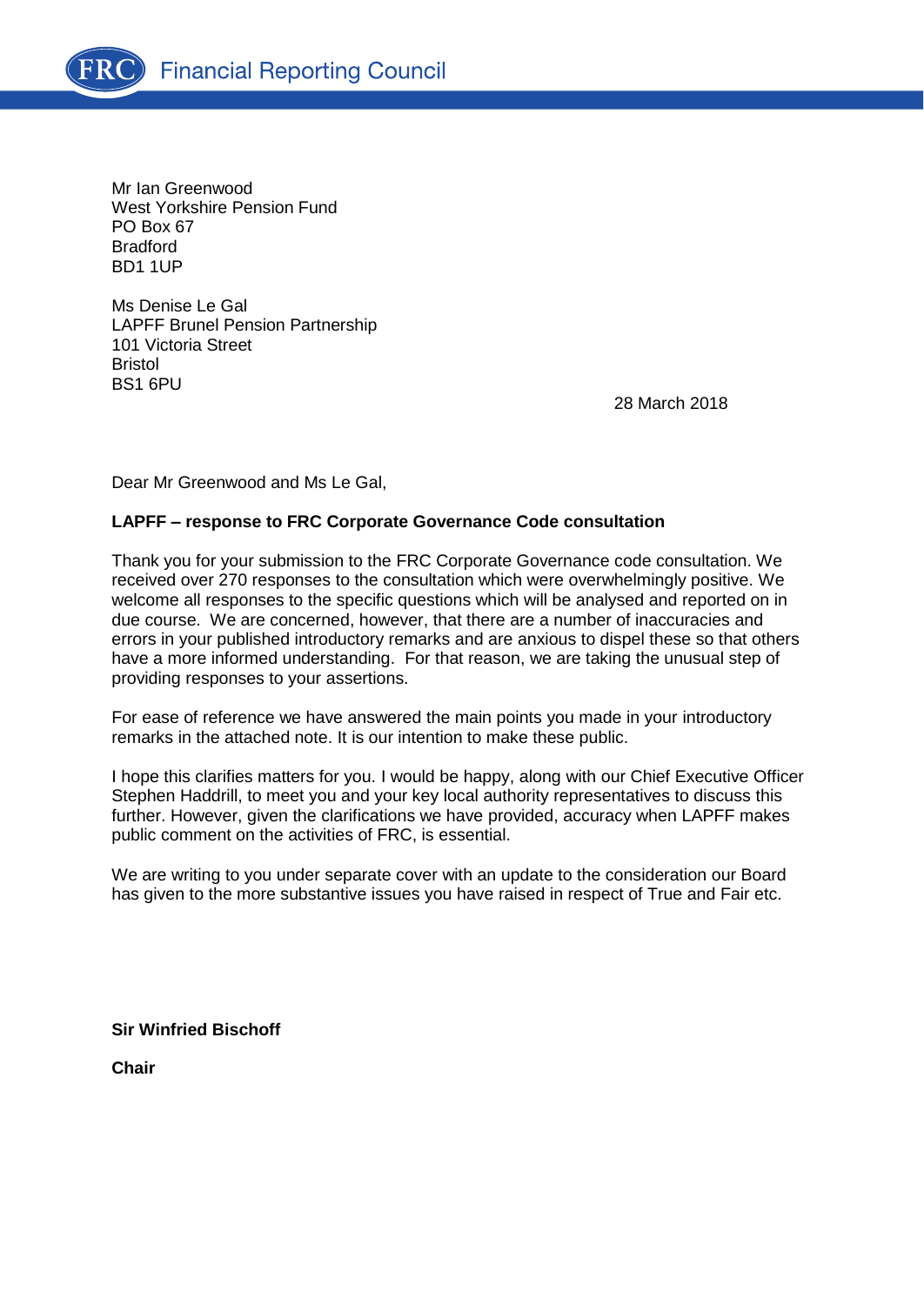## **FRC RESPONSE TO THE LAPFF CORPORATE GOVERNANCE CODE CONSULTATION SUBMISSION**

1. **LAPFF:** The FRC needs to be disbanded and a replacement body reconstituted under primary legislation (p1).

**FRC:** The status of the FRC and its regulatory responsibilities is a matter for government. This will no doubt form part of the review of FRC mentioned recently by the Secretary of State. BEIS have said: "The UK is admired around the world for its corporate governance regime". (BEIS media response 21st March 2018)

2. **LAPFF:** The FRC has been designated a public body since 2004 but has avoided the obligations that stem from this status (p1).

**FRC:** It is correct that the FRC has been classified as a public body since 2004 but it is incorrect to say that the FRC "*has avoided the obligations that stem from this status*". From 2004 the FRC has worked with the DTI and its successor bodies to establish whether the classification recommended by the ONS (and later confirmed by the ONS) was correct.

During that period the FRC has been part of the whole of government accounts and has provided detailed financial information to and maintained a close working relationship with its sponsoring department, has participated in various government initiatives and has reported to the Secretary of State and Parliament each year on its activities.

3. **LAPFF:** The FRC..is.. a collaboration between the Confederation of British Industry (CBI) and the Consultative Committee of Accounting Bodies (CCAB) with seats on the FRC board to those parties as the result for funding it (p1).

**FRC:** This is an incorrect statement and illustrates the dangers of drawing arguments from historic documents. It is correct to say that when the FRC was established in 1990, the CCAB and CBI Presidents held representative positions on the Board and the Council but it is incorrect that this was in return for funding. Moreover, the FRC's governance was changed in 2007 to bring an end to any representative seats on the Board and to abolish the Council.

The Chair of the Board and Deputy Chair are appointed by the Secretary of State. Other appointments to the FRC Board are now undertaken following an open selection process and the nomination of an Independent Assessor. Board members are recruited to ensure the FRC has a broad range of skills and experiences in line with its role as the UK's independent regulator of audit and accountancy and working in the public interest.

4. **LAPFF:** FRC has been noticeably reticent in any criticism of Long Term Incentive Plans (LTIPS) (p1). LAPFF believes this consultation avoids the opportunity to redefine the debate on executive remuneration. The Forum is concerned the current remuneration system is broken (p4).

**FRC:** The FRC has consulted on a number of significant enhancements to the role and operation of remuneration committees including their scope, the use of discretion, vesting and post vesting holding periods for all share-based awards, alignment of policies across the organisation and engagement with the workforce. The proposals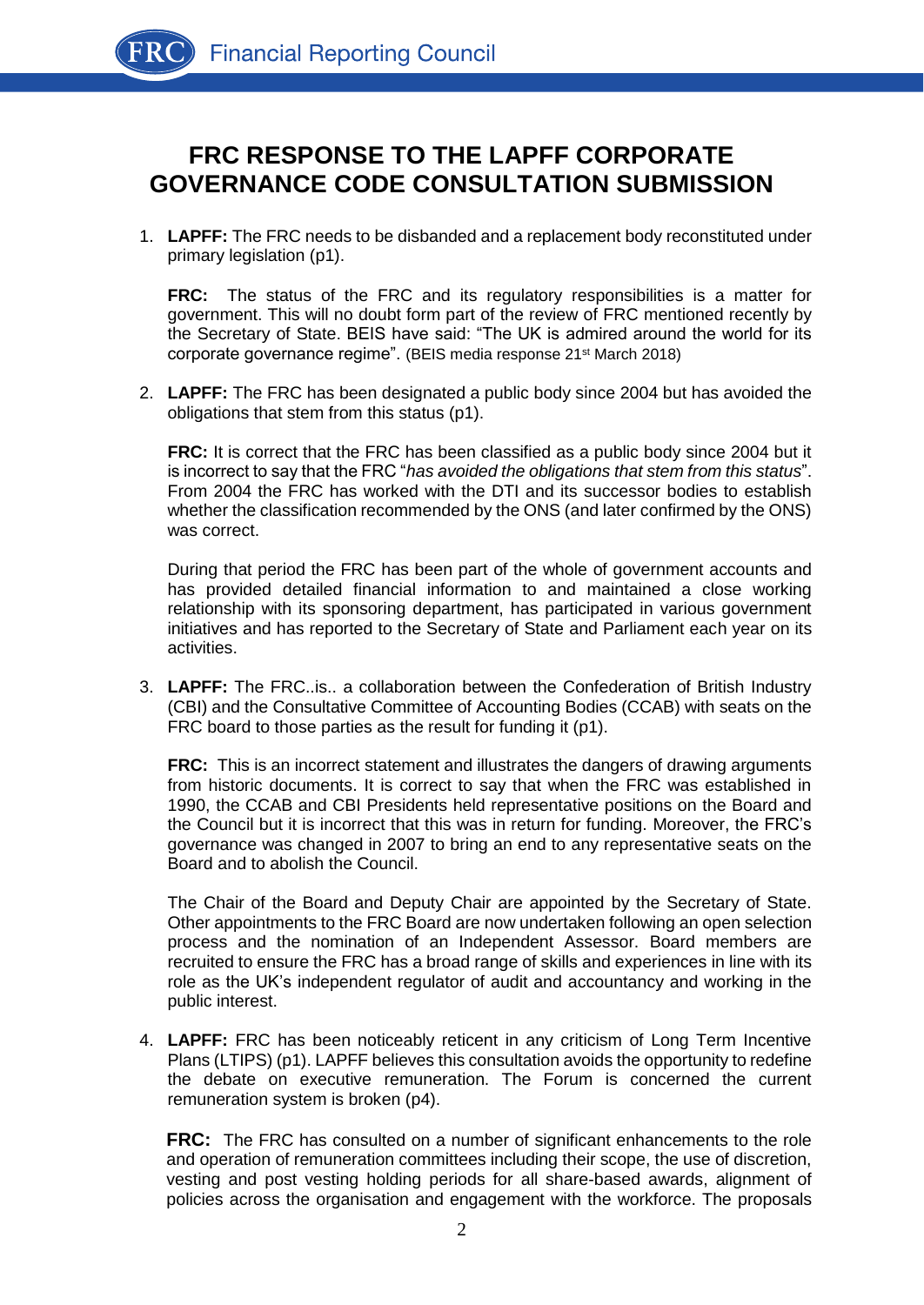and the opportunity to comment has provided ample opportunity for debate on remuneration matters.

5. **LAPFF: …**accounting practice has clearly taken the wrong direction, under the auspices of the FRC, and has come adrift from Company Law (P1).

**FRC:** FRC does not set IFRS and the use of IFRS is explicitly mandated or permitted by Company Law which, again, is outside our remit. We are active, as are other regulators and stakeholders in the UK and Europe, in influencing the development of IFRS and the process of robust assessment before endorsement.

Your assertion that accounting practice has taken the wrong direction in this context is an opinion, and one that is not shared by the majority of stakeholders who participate in the public consultations that precede the incorporation of new or amended IFRS into EU and, by regulation, UK law. The draft endorsement advice prepared by EFRAG is open to consultation. It is finalised in light of the comments received and then published alongside a feedback statement.

If, after considering this advice, the European Commission propose to adopt the standard this is subject to scrutiny by representatives of the democratic governments of each of the EU Member States and the European Parliament. When this process is complete the IFRS is part of Company Law.

6. **LAPFF:**…the Code consultation is almost entirely divorced from any reference to accounting matters, including in the context of pay (p1).

**FRC:** The Corporate Governance Code is an essential part of the framework in which companies are directed and controlled. It does not establish the accounting framework under which directors report to shareholders. Accordingly, the Code consultation is not an appropriate channel of communication for accounting matters.

7. **LAPFF:** …It should not have taken the high-profile collapse (of Carillion) for the FRC to get the law right (p1)

**FRC:** We welcome the view that you concur with our understanding of S172 (Director duties) or S393 (True and Fair view) but refute any assertion that our view of these Company Law requirements has changed.

8. **LAPFF:** FRC has internal cultural problems (p2).

**FRC:** We do not recognise your reference to "internal cultural problems" and note that you do not provide any evidence in support of this contention beyond your own previous broad and unsubstantiated statement and out of date criticisms of the FRC's governance.

9. **LAPFF:** There will be a layer of staff at the FRC who will not have been recruited according to appropriate public sector norms and this includes members of the board itself

**FRC:** The processes for the selection and appointment of Board members is set out in the FRC's Governance Bible and as noted above, the Chair and Deputy Chair are appointed by the Secretary of State. The FRC follows all relevant laws and regulations as well as any applicable guidance from HM Government when recruiting members of the Executive.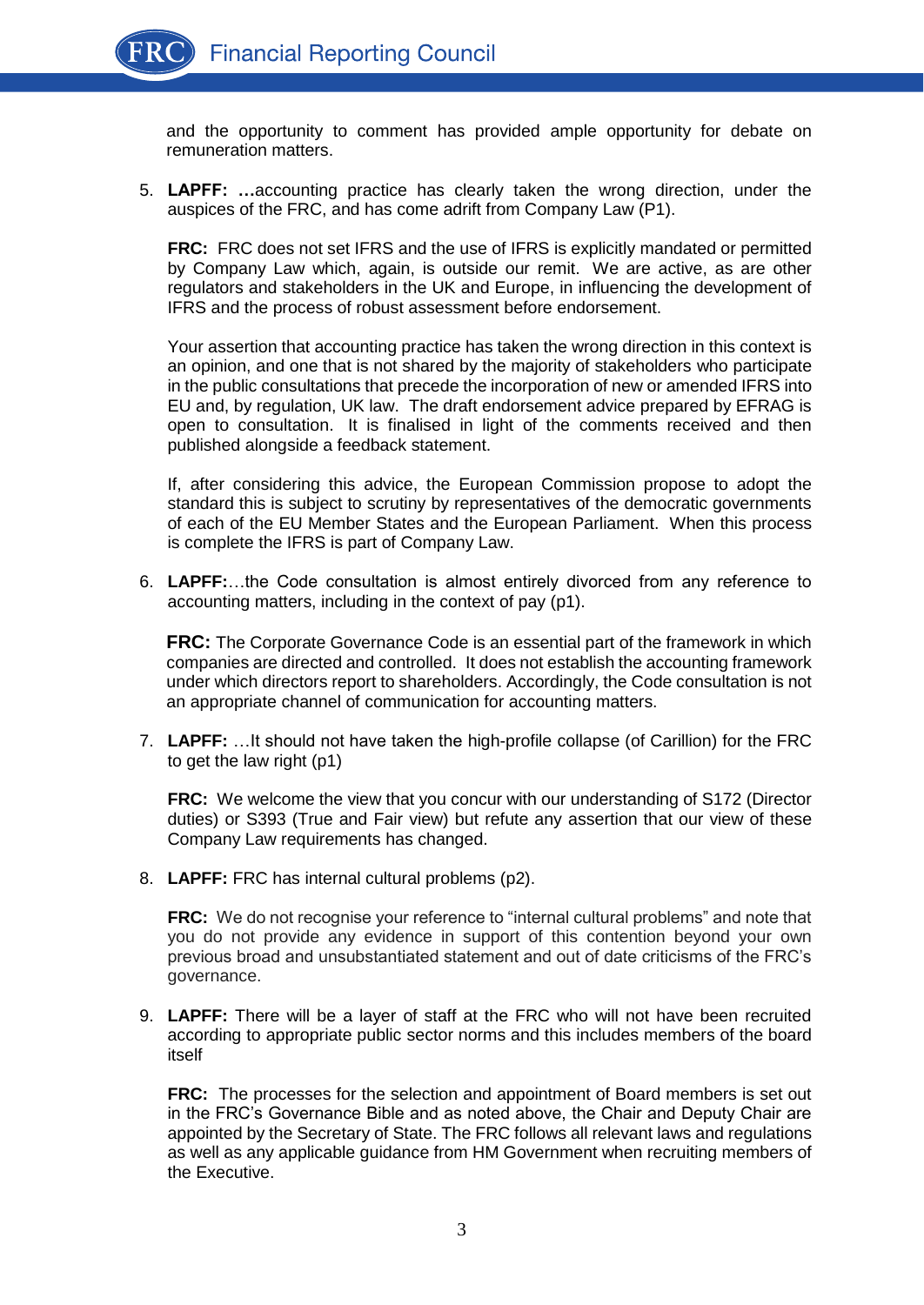10. **LAPFF:** ..the FRC Chief Executive stated the position of the government incorrectly (Bompass opinion)…cited the government position without the government having cleared it.

**FRC:** The FOIA material provided to you included details of a discussion between HM Government officials and the FRC. This included commentary on the approach to be taken in published statements as opposed to any disagreement on the substance. The material provided to you clearly shows that agreement was reached in respect of that response.

11. **LAPFF:** FRC convened a meeting (with the 6 largest accounting firms), for which no minutes exist, to agree a position, that most accounting firms adopted in response to the LAPFF. (p2)

**FRC:** In response to communication from LAPFF regarding distributable profits, the audit firms wrote to FRC, and at their request a meeting was convened to discuss the FRC guidance. The firms agreed with the guidance provided by FRC and with a note that was attached to a letter from FRC to the firms. FRC also wrote to the firms' INEs explaining that a meeting had been held and the guidance confirmed.

12. **LAPFF:** The FRC position on IFRS as a suitable basis to determine going concern was defective, for the simple reason that IFRS is not prudent (P2)

**FRC:** Your assertion that IFRS is not prudent is a matter of opinion not fact. There may be differing opinions on IFRS are prudent, but it is not meaningful to say that IFRS is not prudent. As discussed above, before IFRS are adopted for use in the EU, their assessments are subject to public consultation and comment. The decision to endorse and add to European law is made by the European Commission and is subject to democratic oversight. This assessment includes reference to the European public good and the presentation of a true and fair view.

13. **LAPFF:** Only two Board members can be considered independent (p4).

**FRC:** Incorrect. The FRC has assessed and continues to assess the independence of its Board members in accordance with the provisions of the Corporate Governance Code. In addition, the FRC's Articles of Association and terms of reference for its various committees and councils include various restrictions on the membership of those bodies to ensure independence.

European legislation dictates that no member of a regulatory Board should have practiced as an accountant within the three years prior to his or her appointment. The members of the FRC Board who have accountancy experience all more than meet this requirement. All relevant Board members ceased to be practising accountants within a regulated accountancy firm at least seven years ago.

14. **LAPFF:** It is difficult to understand why the FRC board is only first told of a (public sector status) classification problem in December 2016 (p4)

**FRC:** Incorrect. The Board has been kept informed of all recommendations and decisions relevant to its classification since 2004.